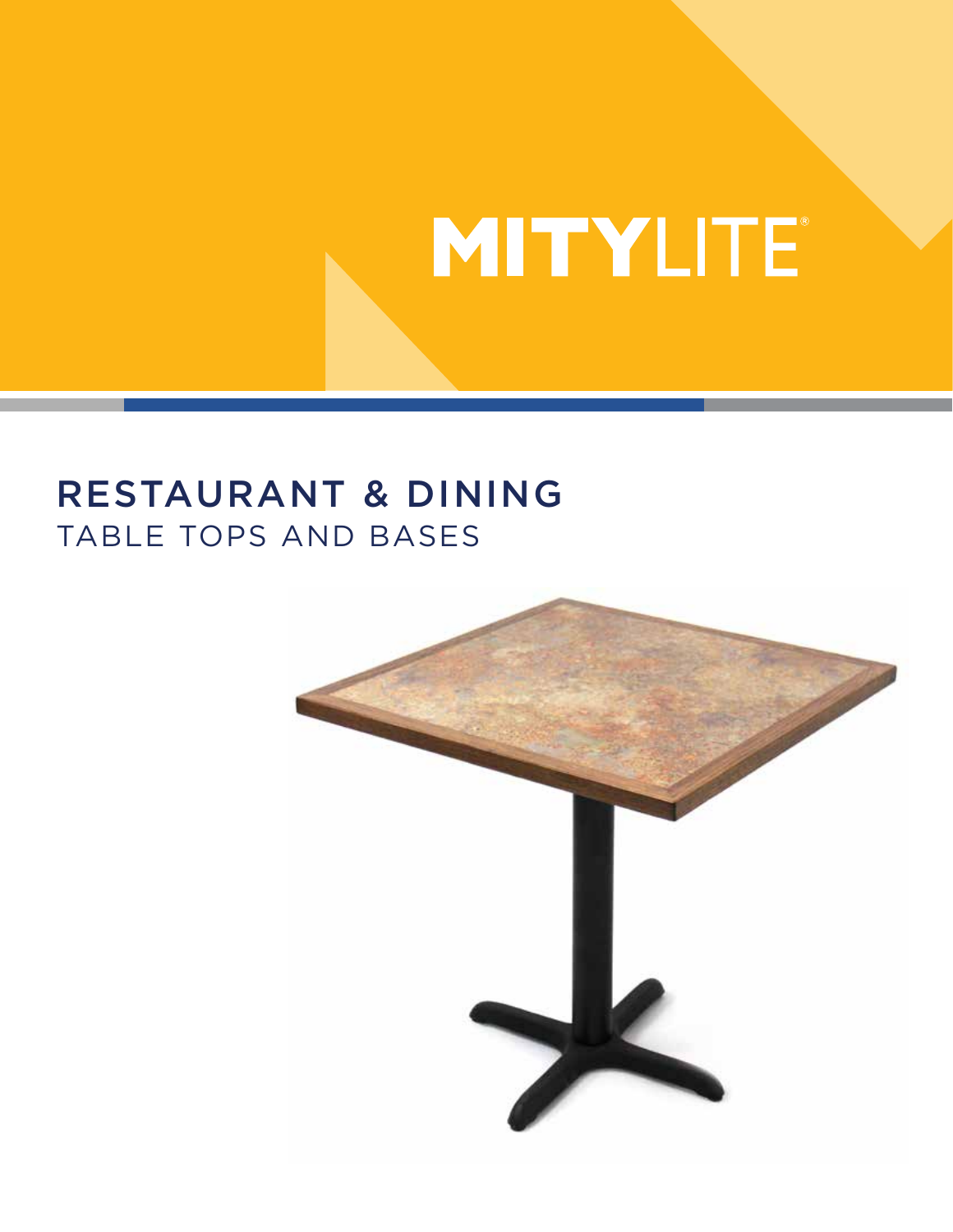ROUND

SQUARE



#### SAVANNAH SOLID WOOD



RECTANGLE

DROP LEAF

| <b>RECTANGLE</b> |
|------------------|
| 24 in x 30 in    |
| 30 in x 42 in    |
| 30 in x 48 in    |
| 30 in x 60 in    |
| 30 in x 72 in    |
| <b>SQUARE</b>    |
| 24 in x 24 in    |
| 30 in x 30 in    |
| 36 in x 36 in    |
|                  |

| <b>ROUND</b>     |
|------------------|
| 24 in Round      |
| 30 in Round      |
| 36 in Round      |
| 42 in Round      |
| 48 in Round      |
| <b>DROP LEAF</b> |
| 36 in x 36 in    |

Converts to 51 in Round

## DEVON ENGINEERED WOOD



| <b>RECTANGLE</b>       |
|------------------------|
| 24 in x 30 in          |
| 30 in x 42 in          |
| 30 in x 48 in          |
| $30$ in $\times$ 60 in |
| 30 in x 72 in          |
| <b>SQUARE</b>          |
| 24 in x 24 in          |
| 30 in x 30 in          |
| 36 in x 36 in          |
|                        |

| <b>ROUND</b>  |  |
|---------------|--|
| 24 in Round   |  |
| 30 in Round   |  |
| 36 in Round   |  |
| 42 in Round   |  |
| 48 in Round   |  |
| <b>BOOTH</b>  |  |
| 30 in x 48 in |  |

#### <u> Tan</u>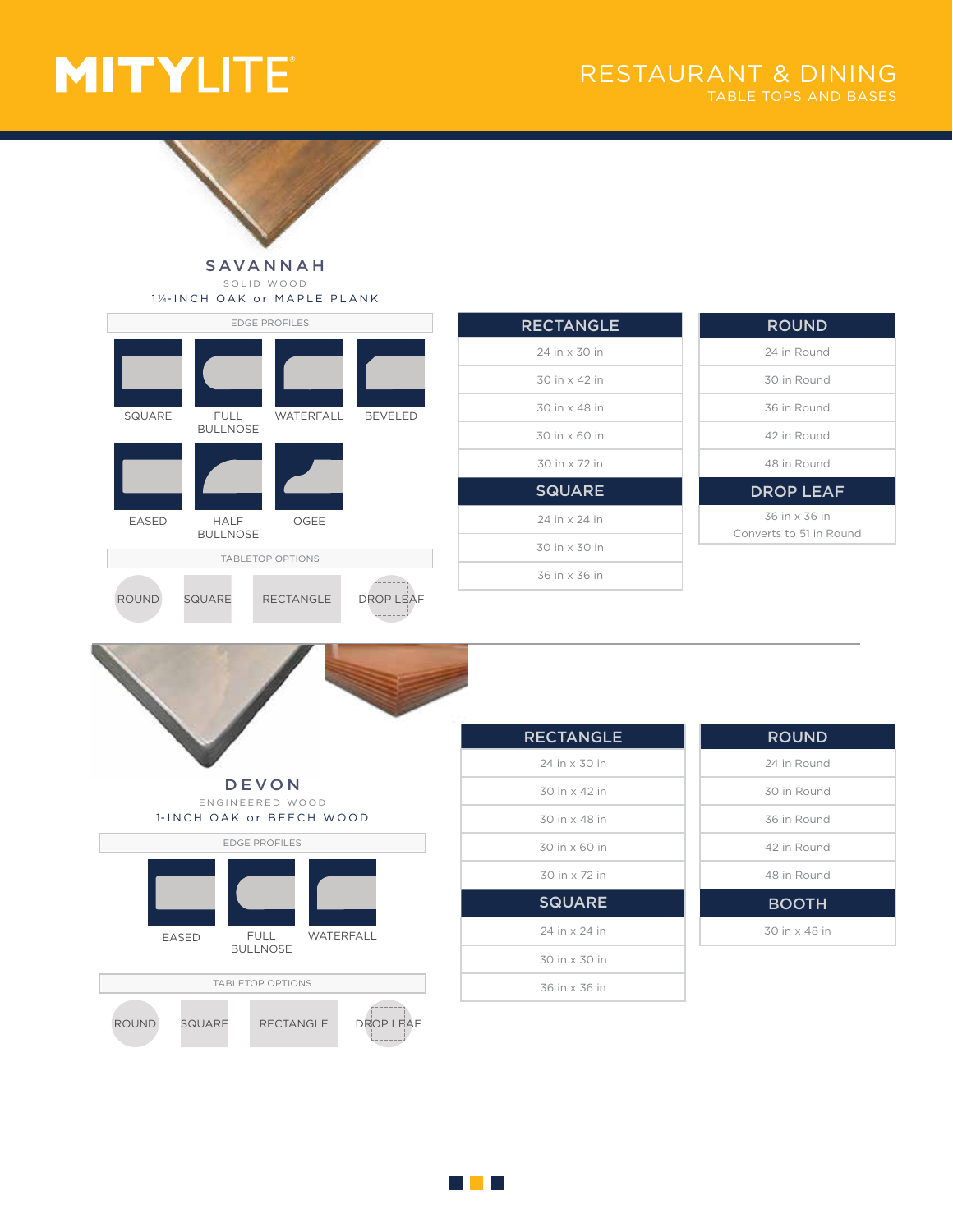## RESTAURANT & DINING





| <b>RECTANGLE</b>   | <b>ROUND</b>                                                 |
|--------------------|--------------------------------------------------------------|
| 24 in x 30 in $^+$ | 24 in Round *                                                |
| 24 in x 42 in *    | 30 in Round *                                                |
| 30 in x 42 in *    | 36 in Round*                                                 |
| 30 in x 48 in *    | $42$ in Round $*$                                            |
| 30 in x 60 in *    | 48 in Round *                                                |
| 30 in x 72 in *    | 60 in Round<br>ONLY AVAILABLE IN OAK / BLACK                 |
| <b>SQUARE</b>      | <b>DROP LEAF</b>                                             |
| 24 in x 24 in *    | 36 in x 36 in <sup>1</sup>                                   |
| 30 in x 30 in *    | Converts to 51 in Round                                      |
| 36 in x 36 in *    | $42$ in $\times$ 42 in $\ddagger$<br>Converts to 60 in Round |
| 42 in x 42 in *    |                                                              |
| 48 in x 48 in *    |                                                              |
|                    |                                                              |

†Available in **Mahogany / Black** and **Cherry / Natural** ONLY ‡Not double sided. Available in **Mahogany** or **Black** ONLY \*Available in **Mahogany / Black**, **Oak / Walnut**, and **Cherry / Natural**

### TWO-SIDED LAMINATE OPTIONS



Mahogany / Black with Black T-mold Edge



Oak / Walnut with Brown T-mold Edge



Cherry / Natural with Black T-mold Edge

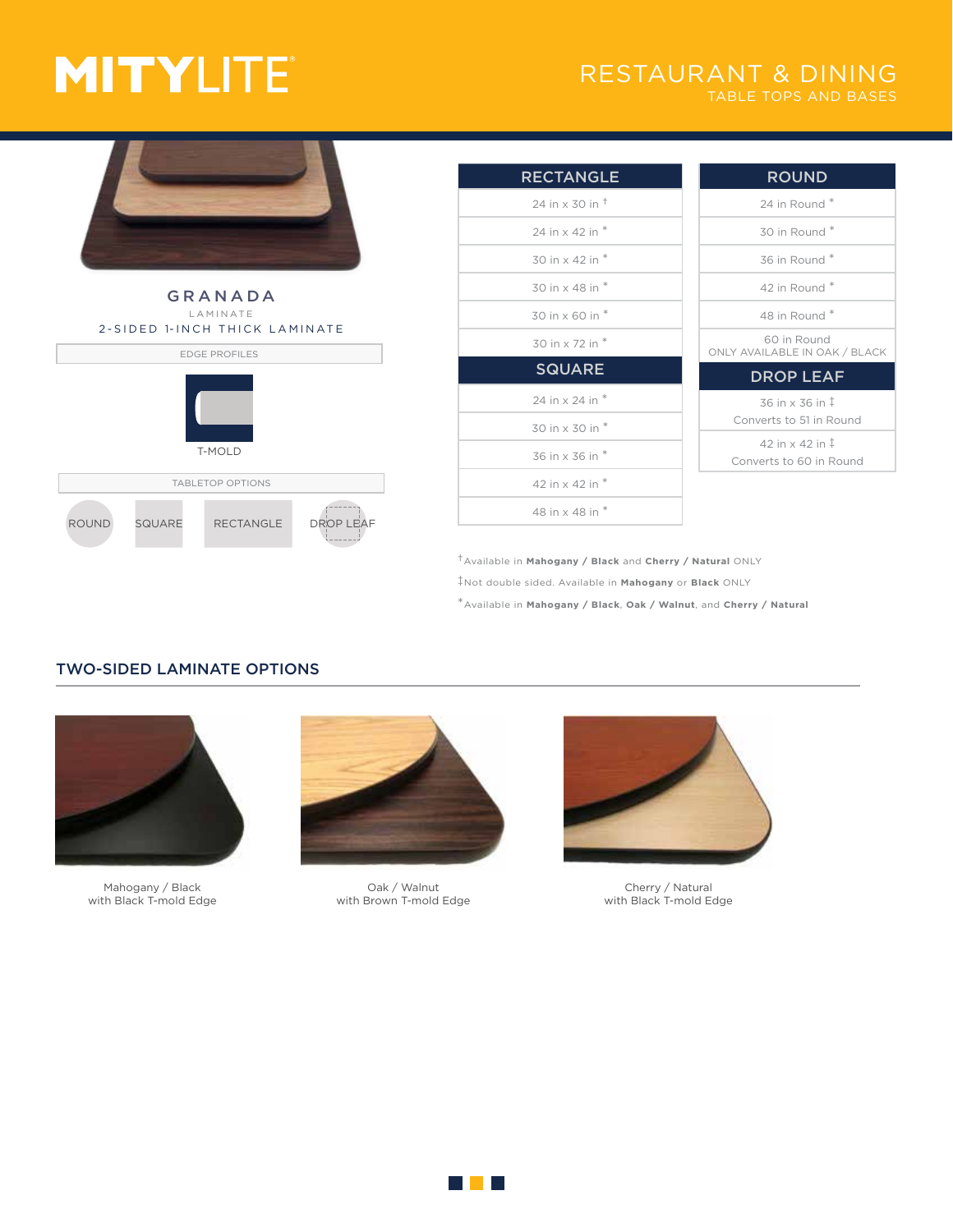## RESTAURANT & DINING TABLE TOPS AND BASES



Any standard Wilsonart or Formica laminate is available.

4 standard trim colors (PVC edgeband).

| <b>RECTANGLE</b>    |
|---------------------|
| 24 in x 30 in       |
| 24 in x 42 in       |
| 24 in x 48 in       |
| 24 in x 60 in       |
| 24 in x 72 in       |
| 24 in x 96 in       |
| 30 in x 42 in       |
| 30 in x 48 in       |
| 30 in x 60 in       |
| 30 in x 96 in       |
| 36 in x 48 in       |
| 36 in x 60 in       |
| 36 in x 72 in       |
| 30 in x 48 in BOOTH |
| <b>SQUARE</b>       |
| 24 in x 24 in       |
| 30 in x 30 in       |
| 36 in x 36 in       |
| 42 in x 42 in       |
| 48 in x 48 in       |
| 60 in x 60 in       |
|                     |

| <b>ROUND</b>            |
|-------------------------|
| 24 in Round             |
| 30 in Round             |
| 36 in Round             |
| 42 in Round             |
| 48 in Round             |
| 54 in Round             |
| 60 in Round             |
| 72 in Round             |
| <b>DROP LEAF</b>        |
| 36 in x 36 in           |
| Converts to 51 in Round |
| 42 in x 42 in           |
| Converts to 60 in Round |

### NAVAN STANDARD EDGE COLOR OPTIONS\*



\* Custom matching edge available with MOQ of 25 or more.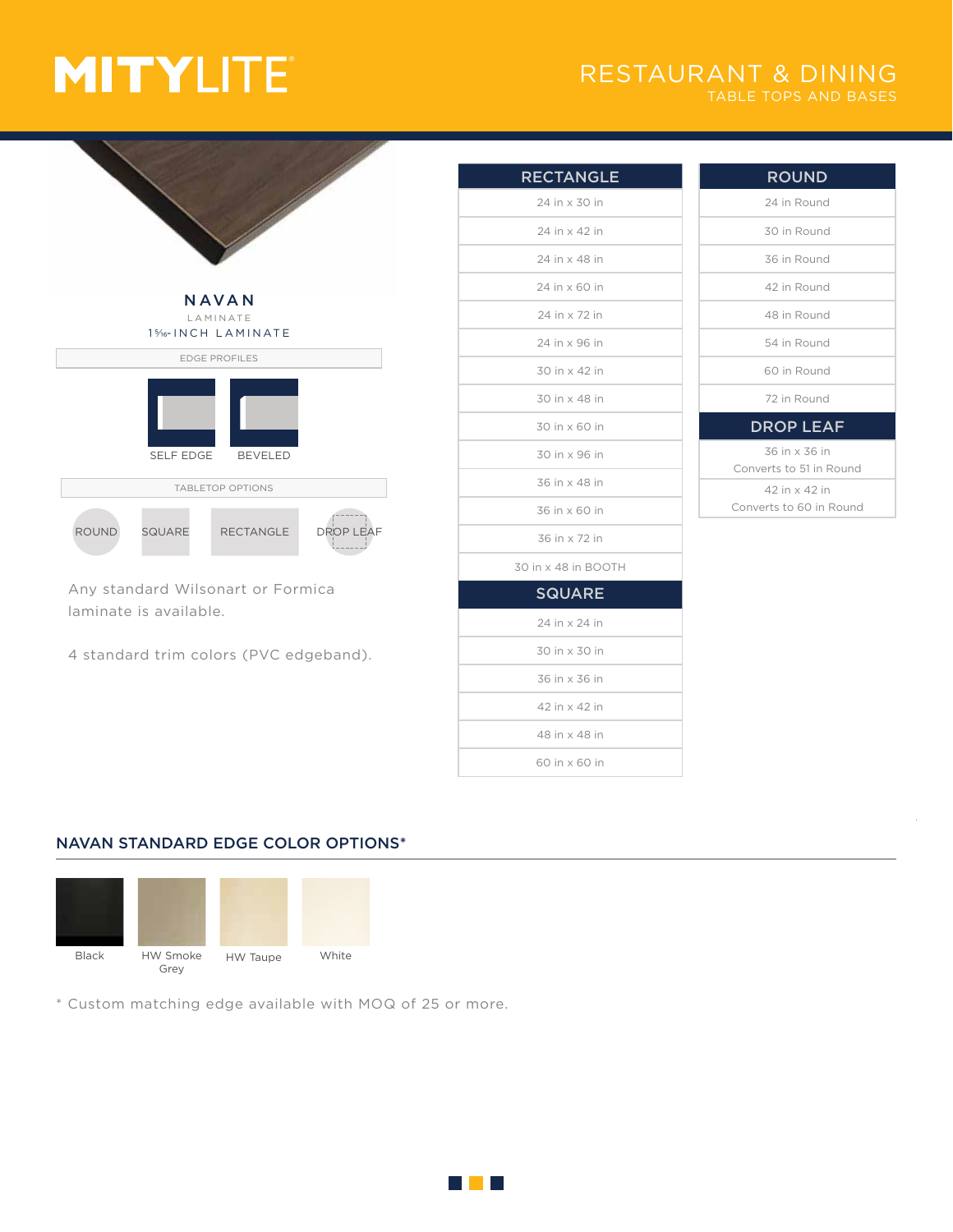## RESTAURANT & DINING



## EDGE PROFILES TABLETOP OPTIONS ROUND SQUARE RECTANGLE LAMINATE 11/4-INCH THICK 11/2-INCH INLAY WOOD EDGE FULL BULLNOSE SQUARE FULL WATERFALL

Any standard Wilsonart or Formica laminate is available.

| <b>RECTANGLE</b> |
|------------------|
| 24 in x 30 in    |
| 24 in x 42 in    |
| 24 in x 48 in    |
| 24 in x 60 in    |
| 24 in x 72 in    |
| 24 in x 96 in    |
| 30 in x 42 in    |
| 30 in x 48 in    |
| 30 in x 60 in    |
| 30 in x 72 in    |
| 30 in x 96 in    |
| 36 in x 48 in    |
| 36 in x 60 in    |
| 36 in x 72 in    |
| <b>SQUARE</b>    |
| 24 in x 24 in    |
| 30 in x 30 in    |
| 36 in x 36 in    |
| 42 in x 42 in    |
| 48 in x 48 in    |

| <b>ROUND</b> |
|--------------|
| 24 in Round  |
| 30 in Round  |
| 36 in Round  |
| 42 in Round  |
| 48 in Round  |
| 54 in Round  |
| 60 in Round  |

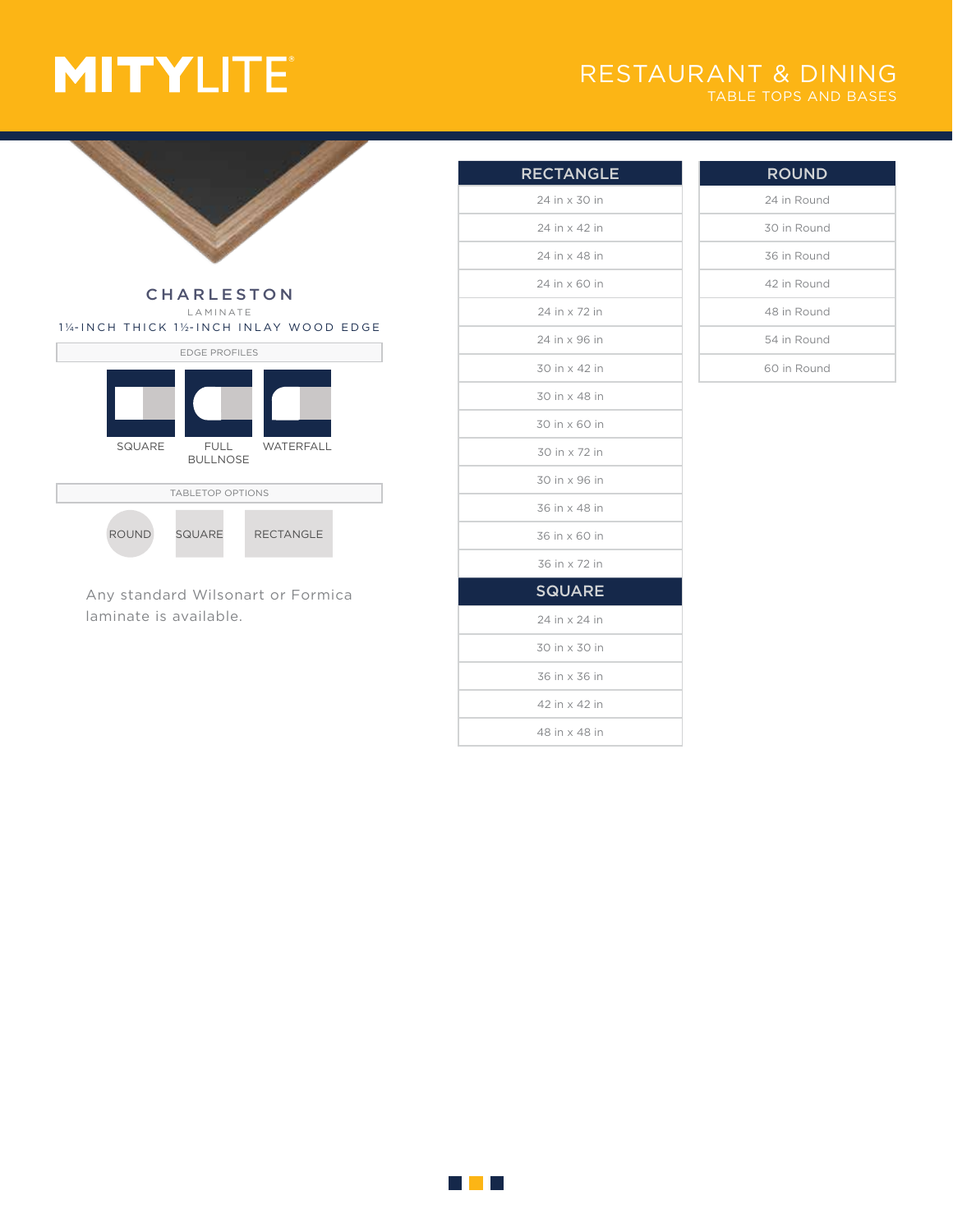| <b>CONSTRUCTION DETAILS</b>                                                                                                                                                         |                                                                                                                               |                                                                                                     |                                                                                                                                                                          |                                                                                                                                                                                                                                   |
|-------------------------------------------------------------------------------------------------------------------------------------------------------------------------------------|-------------------------------------------------------------------------------------------------------------------------------|-----------------------------------------------------------------------------------------------------|--------------------------------------------------------------------------------------------------------------------------------------------------------------------------|-----------------------------------------------------------------------------------------------------------------------------------------------------------------------------------------------------------------------------------|
| <b>LAMINATES</b>                                                                                                                                                                    | <b>WOOD STAINS</b>                                                                                                            | VINYL EDGE COLORS                                                                                   | <b>DROP LEAF</b>                                                                                                                                                         | <b>CUSTOM ORDERS</b>                                                                                                                                                                                                              |
| MityLite uses only<br>high-pressure laminates<br>designed to provide<br>resistance to wear, heat.<br>stains, and impact. See<br>finishes section for our<br>selection of laminates. | MityLite offers<br>an assortment of<br>polyurethane sealed<br>wood stains, as well as<br>customer stain or paint<br>to match. | A wide variety of quality<br>vinyl T-Mold edging<br>is available for Vinyl<br>Perimeter table tops. | To expand a square<br>tabletop to round,<br>consider the drop leaf<br>tabletop as an option.<br>Available on our Navan.<br>Savannah & 1" thick<br>Devon tabletop models. | Custom laminates,<br>wood stains, and wood<br>edge profiles may be<br>available upon request.<br>If you don't see what<br>you're looking for in<br>this catalog, give us a<br>call-we're always happy<br>to meet custom requests. |

## WOOD TABLE STAIN OPTIONS



## LAMINATE SURFACE OPTIONS



## CUSTOM FINISH OPTIONS\*



\* Up-charge and minimum order quantity (MOQ) may apply. Consult your rep for details.

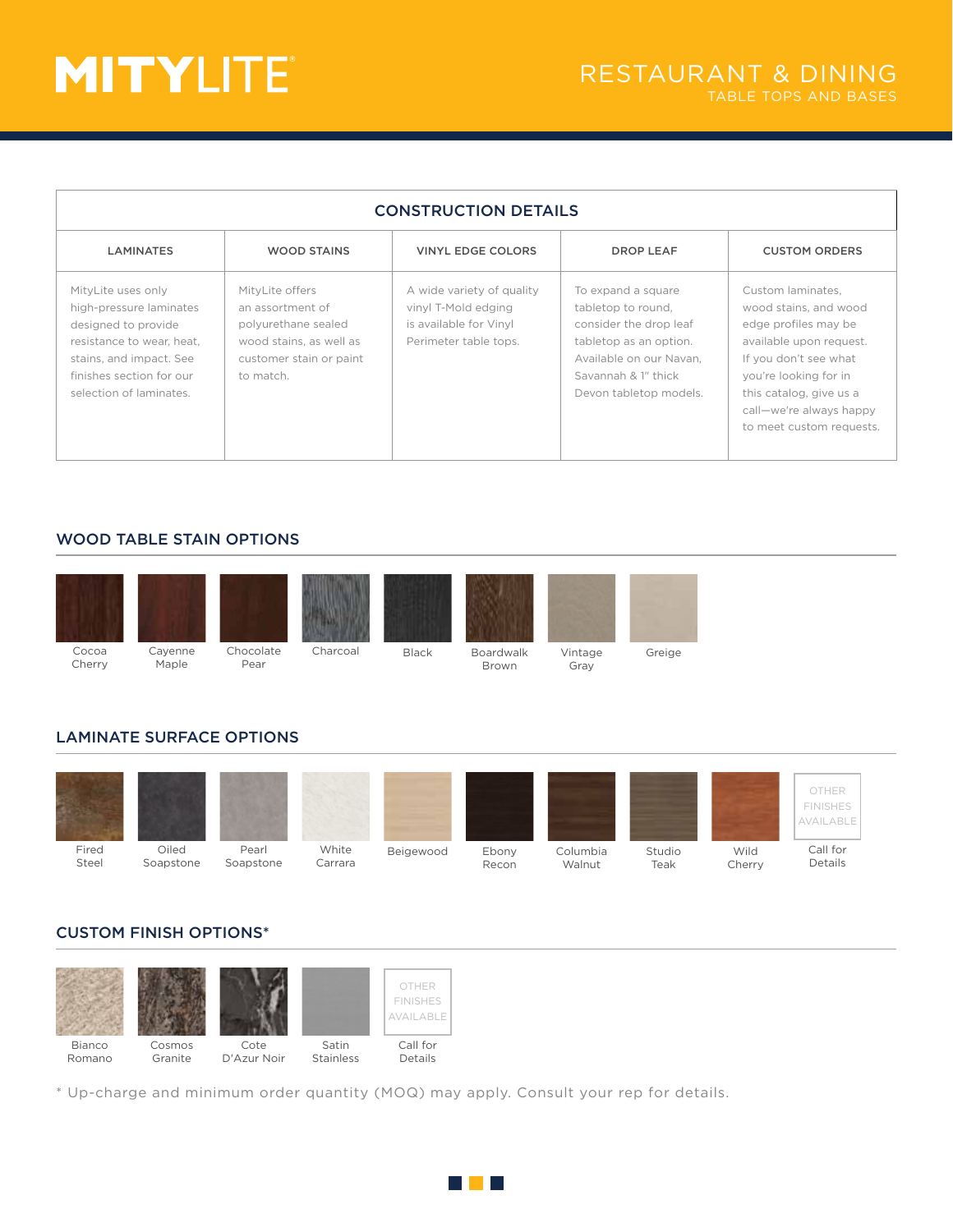## STAINLESS STEEL TABLE BASES



#### 4-PRONG STAINLESS STEEL TABLE BASE

| <b>SIZES</b>  |               |                  |                                 |  |
|---------------|---------------|------------------|---------------------------------|--|
| <b>HEIGHT</b> | <b>COLUMN</b> | <b>TOP PLATE</b> | BASE                            |  |
| 29 in         | 3 in          | $13$ in          | 18 in x 18 in,<br>22 in x 22 in |  |
| 41 in         | 3 in          | $13$ in          | 18 in x 18 in.<br>22 in x 22 in |  |



### 2-PRONG STAINLESS STEEL END BASE

| <b>SIZES</b>  |               |                  |              |  |
|---------------|---------------|------------------|--------------|--|
| <b>HEIGHT</b> | <b>COLUMN</b> | <b>TOP PLATE</b> | <b>BASE</b>  |  |
| 29 in         | 3 in          | $13$ in          | 5 in x 22 in |  |
| 41 in         | 3 in          | $13$ in          | 5 in x 22 in |  |



### ROUND STAINLESS TABLE BASE

| <b>SIZES</b>  |               |                  |              |
|---------------|---------------|------------------|--------------|
| <b>HEIGHT</b> | <b>COLUMN</b> | <b>TOP PLATE</b> | <b>BASE</b>  |
| 29 in         | 3 in          | 13 in            | 18 in, 22 in |
| 41 in         | 3 in          | $13$ in          | 18 in, 22 in |



## ROUND STAINLESS TABLE BASE

| <b>SIZES</b>  |        |                  |             |
|---------------|--------|------------------|-------------|
| <b>HEIGHT</b> | COLUMN | <b>TOP PLATE</b> | <b>BASE</b> |
| 29 in         | 3 in   | $*$ *17 in       | 28 in       |
| 41 in         | 3 in   | $*$ *17 in       | 28 in       |

\* Upgrade to 17 in top plate for larger \*\* Upgrade to a 24 in top plate for larger

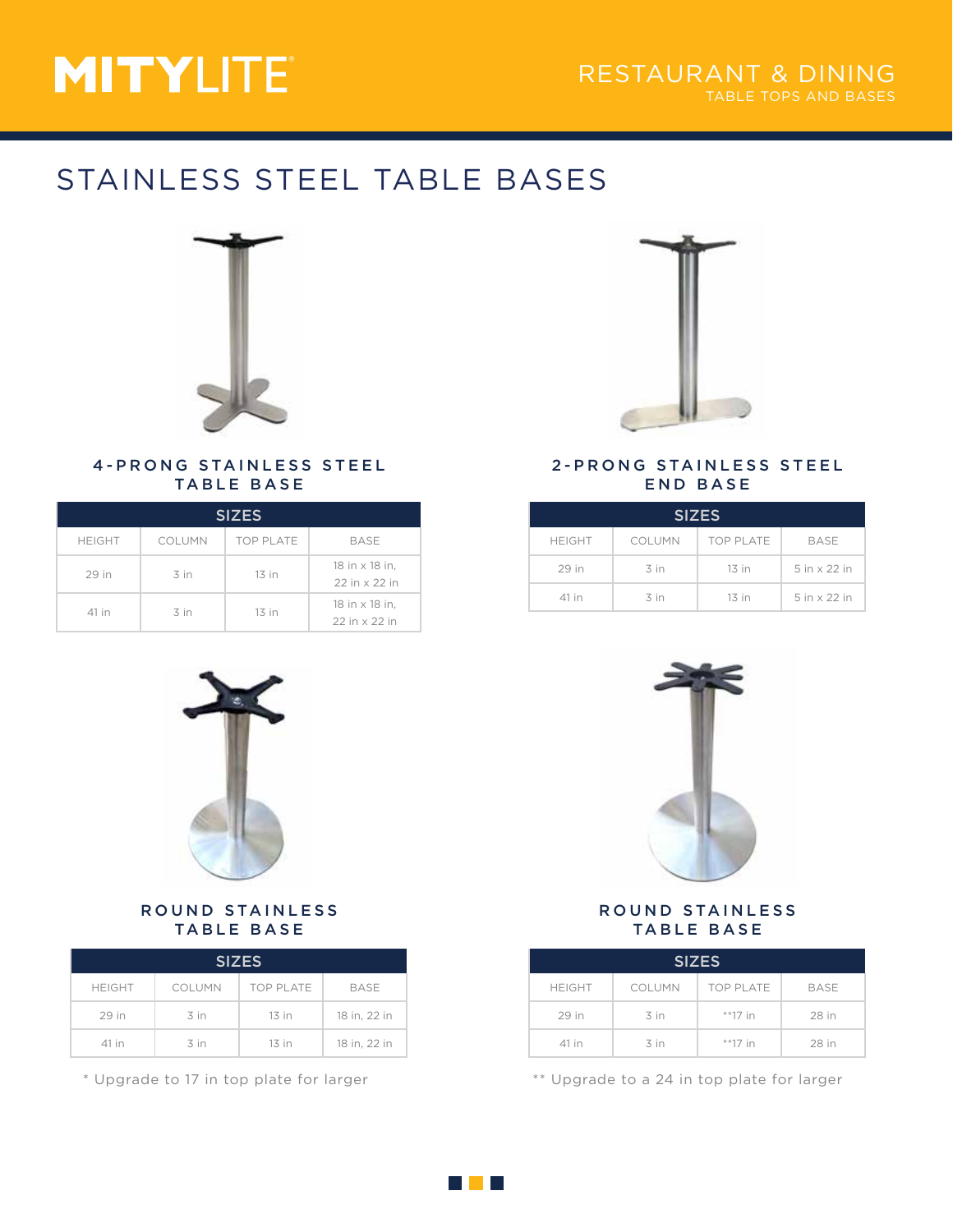

### SQUARE STAINLESS BASE W/ROUND COLUMN

| <b>SIZES</b>  |                        |                  |                                 |
|---------------|------------------------|------------------|---------------------------------|
| <b>HEIGHT</b> | COLUMN                 | <b>TOP PLATE</b> | BASE                            |
| 29 in         | $3$ in $\times$ $3$ in | $13$ in          | 18 in x 18 in.<br>22 in x 22 in |
| 41 in         | $3$ in $\times$ 3 in   | $13$ in          | 18 in x 18 in.<br>22 in x 22 in |



### SQUARE STAINLESS BASE W/SQUARE COLUMN

| <b>SIZES</b>  |                      |                  |                                          |
|---------------|----------------------|------------------|------------------------------------------|
| <b>HEIGHT</b> | <b>COLUMN</b>        | <b>TOP PLATE</b> | BASE                                     |
| 29 in         | $3$ in $\times$ 3 in | 17 in            | $18$ in $\times$ 18 in.<br>22 in x 22 in |
| 41 in         | $3$ in $\times$ 3 in | 17 in            | $18$ in $\times$ 18 in.<br>22 in x 22 in |

## ALL MODELS AVAILABLE WITH OR WITHOUT FOOTRINGS



### FINISH TABLE BASE SPECIFICATIONS:



Brushed Stainless Steel

FRAME: #304 STAINLESS STEEL BASE PLATE: SQUARE #304 STAINLESS STEEL COVER OVER STEEL TOP PLATE: CAST IRON COLUMN: 16 GAUGE #304 STAINLESS STEEL GLIDES: ADJUSTABLE PLASTIC

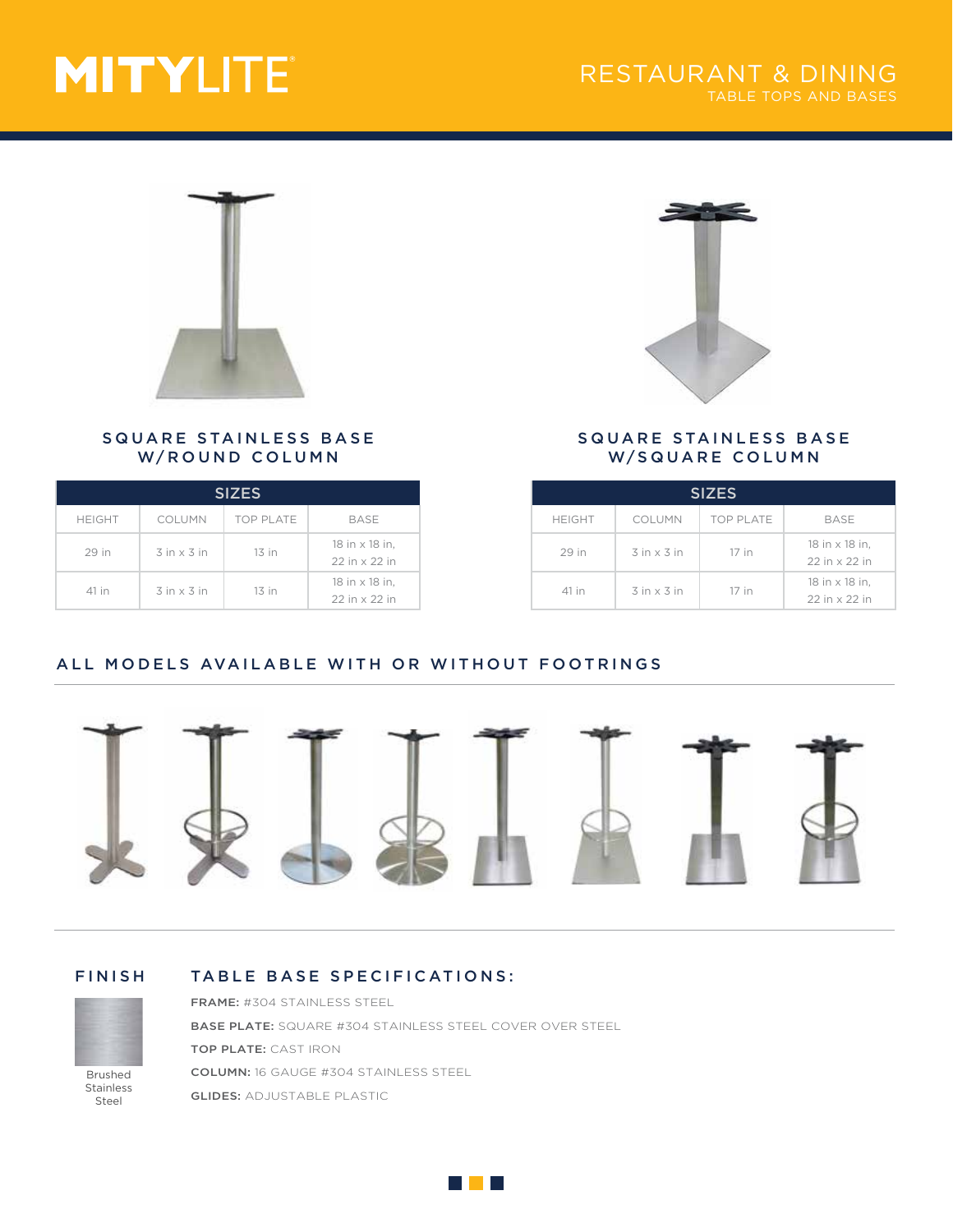## POWDER COATED STEEL TABLE BASES



### 4-PRONG W/LABOR SAVER TOP PLATE

| <b>SIZES</b>  |        |                                                           |
|---------------|--------|-----------------------------------------------------------|
| <b>HEIGHT</b> | COLUMN | SIZE (Inches)                                             |
| 29 in         | 3 in   | 22 in x 22 in, 22 in x 30 in, 30 in x 30 in,<br>22 in end |
| 29 in         | 4 in   | 36 in x 36 in                                             |
| 41 in         | 3 in   | 22 in x 22 in, 22 in x 30 in, 30 in x 30 in,<br>22 in end |
| 41 in         | 4 in   | 36 in x 36 in                                             |



#### 2-PRONG END BASE W/LABOR SAVER TOP PLATE

| <b>SIZES</b>  |                 |               |  |
|---------------|-----------------|---------------|--|
| <b>HEIGHT</b> | <b>DIAMETER</b> | SIZE (Inches) |  |
| 29 in         | 3 in            | 16 in         |  |

## FINISH TABLE BASE SPECIFICATIONS:

ALL TABLE BASES MADE FROM POWDER-COATED STAMPED STEEL



#### ROUND W/ LABOR SAVER TOP PLATE

| <b>SIZES</b>  |        |               |  |
|---------------|--------|---------------|--|
| <b>HEIGHT</b> | COLUMN | SIZE (Inches) |  |
| 29 in         | 3 in   | 18 in, 22 in  |  |
| 29 in         | 4 in   | 30 in         |  |
| 41 in         | 3 in   | 18 in, 22 in  |  |
| 41 in         | 4 in   | 30 in         |  |

Black